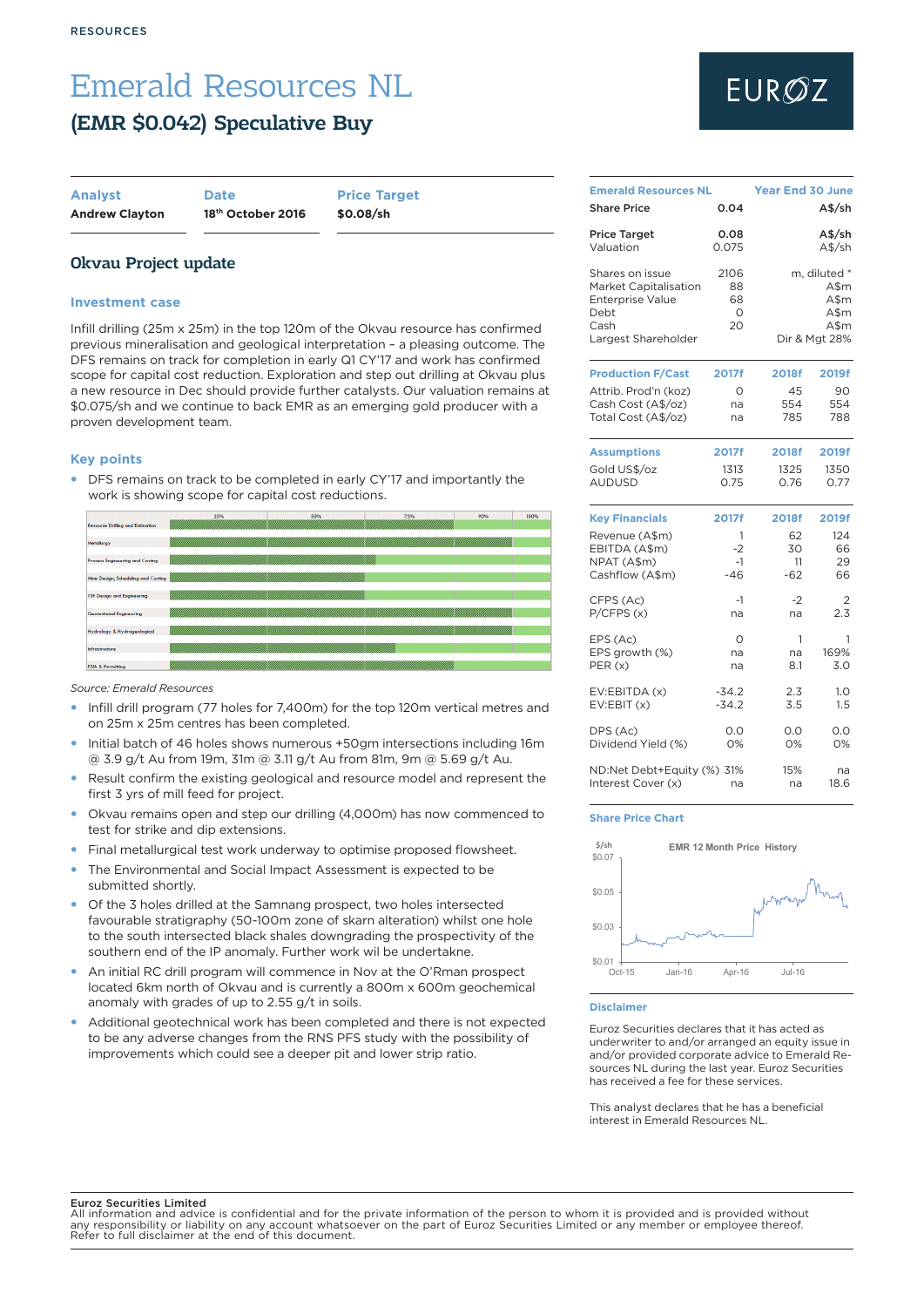### Emerald Resources NL

### (EMR \$0.042) Speculative Buy

### **Analysis**

EMR remain on track to deliver the Okvau DFS by early CY'17 and its pleasing the infill drilling has confirmed the geological model and previous interpretation.

We would expect a good portion of the resource to be upgraded from Indicated category to Measured when the new resource estimate is released in Dec'16. A maiden reserve will accompany the DFS.

We value EMR at \$208m or \$0.075/sh and remain confident that significant cost savings can be delivered. Our valuation assumes a capital cost of US\$100m (vs US\$120m in the PFS) and we assume \$40m in equity with the balance funded by debt and current cash of ~\$20m.

We continue to rate the exploration potential highly and whilst the Samnang holes didn't intersect significant mineralisation – the right host rocks were drilled.

There should be plenty of newsflow over the next three months including;

- Step out drilling at Okvau,
- RC drilling at O'Rman,
- Updated resource and maiden reserve,
- Definitive Feasibility Study.

We maintain our Speculative Buy and PT of 8 cps.

### Euroz Securities Limited

All information and advice is confidential and for the private information of the person to whom it is provided and is provided without<br>any responsibility or liability on any account whatsoever on the part of Euroz Securit

## **EUROZ**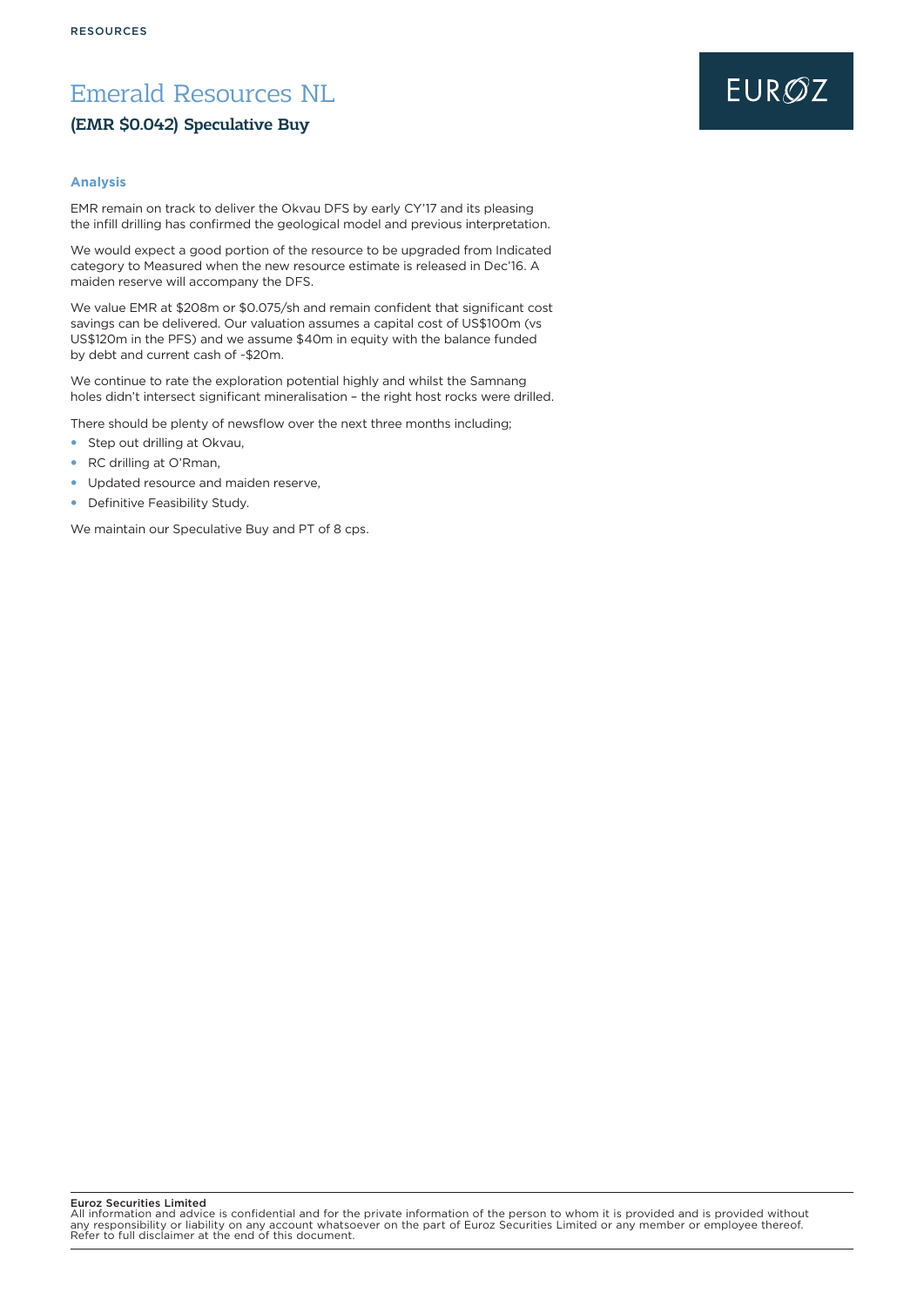### Emerald Resources NL

### (EMR \$0.042) Speculative Buy

| <b>Market Statistics</b>                                                            |                    |                                   |                               |                                  | <b>Year End 30 June</b>          |                               |
|-------------------------------------------------------------------------------------|--------------------|-----------------------------------|-------------------------------|----------------------------------|----------------------------------|-------------------------------|
| <b>Share Price</b><br><b>Issued Capital</b><br>FP Ord                               | 2,106.0            | \$0.042 A\$/sh<br>$m^*$           | S.Lee<br>M. Hart              | <b>Directors</b>                 |                                  | Chr'n<br>МD                   |
| Total Dil. FPOrd                                                                    | 2,106.0            | m                                 |                               | R.Stanley<br>R.Williams          |                                  | NE Dir<br>NE Dir              |
| Market Capitalisation                                                               | \$88               | m                                 |                               | J.Tremain                        |                                  | $ED*$                         |
| <b>Enterprise Value</b>                                                             | \$68               | m                                 |                               |                                  |                                  |                               |
| Debt<br>Cash<br>* post merger with RNS                                              | \$-<br>\$20        | m<br>m                            |                               | <b>Shareholders</b><br>Dir & Mgt |                                  | 29%                           |
| <b>Asset Valuation</b>                                                              |                    |                                   |                               | A\$m                             |                                  | A\$/sh                        |
| Okvau gold project (risk adj 75%)<br>Hedging                                        |                    |                                   |                               | 158                              |                                  | 0.06                          |
| Corporate<br>Okvau Exploration<br>Unpaid Capital                                    |                    |                                   |                               | (20)<br>10<br>40                 |                                  | (0.01)<br>0.00<br>0.01        |
| Debt<br>Cash                                                                        |                    |                                   |                               | $\overline{\phantom{0}}$<br>20   |                                  | 0.01                          |
| Total                                                                               |                    |                                   |                               | 208                              |                                  | 0.075                         |
| F/Cast Production (A\$m) 2017f                                                      |                    |                                   | <b>2018f</b>                  | 2019f                            | 2020f                            | 2020f                         |
| Okvau (100%)                                                                        | koz                | o                                 | 45                            | 90                               | 90                               | 94                            |
| Avg Cash Cost<br>Avg Total Cost<br>Avg All in Costs                                 | US\$/oz<br>US\$/oz | na<br>na<br>774                   | 554<br>785<br>734             | 554<br>788<br>724                | 559<br>797<br>722                | 538<br>769<br>689             |
| Avg Spot Price<br>Avg Price Rec'd                                                   | US\$/oz<br>US\$/oz | 1,313<br>1,313                    | 1,325<br>1,325                | 1,350<br>1,350                   | 1,350<br>1,350                   | 1,350<br>1,350                |
| <b>Ratio Analysis (A\$m)</b>                                                        |                    | <b>2017f</b>                      | <b>2018f</b>                  | 2019f                            | 2020f                            | <b>2020f</b>                  |
| CF(A\$m)<br>CF / Sh (Ac/sh)<br>CF Ratio (x)                                         |                    | (46)<br>(1)<br>na                 | (62)<br>(2)<br>na             | 66<br>2<br>2.3                   | 67<br>2<br>2.2                   | 74<br>2<br>2.0                |
| Earnings (A\$m)<br>EPS (Ac/sh)<br>EPS Growth (%)<br>Earnings Ratio (x)              |                    | (1)<br>(0)<br>na<br>na            | 14<br>1<br>na<br>8.1          | 38<br>1<br>169%<br>3.0           | 39<br>1<br>2%<br>3.0             | 45<br>2<br>16%<br>2.6         |
| E'prise Val. (A\$m)<br>EV: EBITDA (x)<br>EV:EBIT(x)                                 |                    | 147<br>(34.2)<br>(34.2)           | 137<br>2.3<br>3.5             | 107<br>1.0<br>1.5                | 61<br>1.0<br>1.6                 | 9<br>1.0<br>1.4               |
| Net Debt / ND+Eq (%)<br>Interest Cover (x)<br>EBIT Margin (%)<br>ROE (%)<br>ROA (%) |                    | 31%<br>na<br>na<br>$-1%$<br>$-1%$ | 15%<br>na<br>32%<br>9%<br>10% | na<br>18.6<br>37%<br>23%<br>21%  | na<br>109.1<br>36%<br>20%<br>18% | na<br>na<br>38%<br>19%<br>18% |
| Div. (Ac/sh)<br>Div. payout ratio (x)<br>Div. Yield (%)<br>Div. Franking (%)        |                    | 0%<br>0%                          | 0%<br>0%                      | 0%<br>0%                         | 0%<br>0%                         | 0%<br>0%                      |

# EURØZ

| <b>Profit and Loss (A\$m)</b>                               | 2017f                         | <b>2018f</b>                  | 2019f                           | 2020f                          | <b>2020f</b>                   |
|-------------------------------------------------------------|-------------------------------|-------------------------------|---------------------------------|--------------------------------|--------------------------------|
| Gold Revenue                                                | Ο                             | 61                            | 122                             | 122                            | 127                            |
| <b>Hedging Revenue</b><br>Interest Revenue                  | -<br>1                        | ÷<br>1                        | 2                               | 4                              | 7                              |
| <b>Other Revenue</b><br><b>TOTAL REVENUE</b>                | -<br>1                        | ä,<br>62                      | $\overline{\phantom{0}}$<br>124 | ÷<br>126                       | 134                            |
|                                                             |                               |                               |                                 |                                |                                |
| <b>Operating Costs</b><br>Dep/Amort                         | O<br>O                        | 25<br>10                      | 50<br>21                        | 50<br>21                       | 51<br>22                       |
| W/O & Provisions                                            | $\overline{\phantom{a}}$      | ÷.                            | ÷.                              | ÷                              | ÷,                             |
| Corp O/H<br><b>EBITDA</b>                                   | $\overline{2}$<br>(2)         | 6<br>30                       | 6<br>66                         | 6<br>65                        | 6<br>71                        |
| EBIT                                                        | (2)                           | 19                            | 45<br>5                         | 44                             | 49                             |
| Interest Expense<br><b>NPBT</b>                             | (1)                           | 5<br>15                       | 42                              | 5<br>43                        | 5<br>51                        |
| Tax<br>Minorities                                           | (0)                           | 5<br>$\overline{\phantom{0}}$ | 13<br>$\overline{a}$            | 13<br>$\overline{a}$           | 15<br>$\overline{\phantom{a}}$ |
| <b>NET PROFIT</b>                                           | (1)                           | 11                            | 29                              | 30                             | 35                             |
| Net Abnormal Gain/(Loss)                                    |                               |                               |                                 |                                |                                |
| <b>NET PROFIT After Abn'l</b>                               | (1)                           | 11                            | 29                              | 30                             | 35                             |
| Cash Flow (A\$m)                                            | 2017f                         | <b>2018f</b>                  | 2019f                           | 2020f                          | 2020f                          |
| Net Profit<br>+ Working Capital Adj.                        | (1)                           | 11<br>٠                       | 29                              | 30                             | 35                             |
| + Dep/Amort                                                 | 0                             | 10                            | 21                              | 21                             | 22                             |
| + Provisions<br>+ Tax Expense                               | (0)                           | 5                             | 13                              | 13                             | 15                             |
| - Tax Paid<br>- Deferred Revenue                            | (0)                           | 4<br>$\overline{\phantom{0}}$ | 10<br>$\overline{\phantom{a}}$  | 10<br>$\overline{\phantom{m}}$ | 12<br>$\overline{\phantom{a}}$ |
| <b>Operating Cashflow</b>                                   | (1)                           | 22                            | 53                              | 54                             | 60                             |
| -Capex + Development                                        | 34                            | 69                            | 3                               | 3                              | 3                              |
| -Exploration<br>-Assets Purchased                           | 1                             | 4<br>ä,                       | 6                               | 6<br>ä,                        | 6<br>$\overline{\phantom{a}}$  |
| +Asset Sales<br>+ Other                                     | $\overline{\phantom{a}}$<br>5 | ÷                             | $\overline{\phantom{0}}$        | $\overline{\phantom{0}}$       | $\overline{\phantom{a}}$       |
| <b>Investing Cashflow</b>                                   | (65)                          | (72)                          | (9)                             | (9)                            | (9)                            |
| +Equity Issues                                              | 40                            |                               |                                 |                                |                                |
| +Loan D'down/Receivable<br>-Other (share buy back)          | 30<br>O                       | 60<br>O                       | O                               | O                              | O                              |
| -Loan Repayment                                             | $\overline{a}$                | $\overline{\phantom{0}}$      |                                 |                                |                                |
| -Dividends<br><b>Financing Cashflow</b>                     | 70                            | 60                            |                                 |                                |                                |
| Period Sur (Def)                                            | 5                             | 10                            | 44                              | 46                             | 52                             |
| <b>Cash Balance</b>                                         | 20                            | 30                            | 74                              | 120                            | 172                            |
| <b>Balance Sheet (A\$m)</b>                                 | 2017f                         | 2018f                         | 2019f                           | 2020f                          | 2020f                          |
| Assets                                                      |                               |                               |                                 |                                |                                |
| Cash<br><b>Current Receivables</b>                          | 20<br>5                       | 30<br>5                       | 74<br>5                         | 120<br>5                       | 172<br>5                       |
| <b>Other Current Assets</b>                                 | 10                            | 10                            | 10                              | 10                             | 10                             |
| <b>Non-Current Assets</b><br><b>Total Assets</b>            | 101<br>136                    | 143<br>187                    | 123<br>213                      | 104<br>239                     | 84<br>271                      |
| Liabilities                                                 |                               |                               |                                 |                                |                                |
| <b>Borrowings</b>                                           | 50<br>5                       | 50<br>5                       | 65<br>5                         | 64<br>5                        | 64                             |
| <b>Current Accounts Payable</b><br><b>Other Liabilities</b> | 15                            | 15                            | 15                              | 15                             | 5<br>15                        |
| <b>Total Liabilities</b>                                    | 70                            | 70                            | 85                              | 84                             | 84                             |
| <b>Net Assets</b>                                           | 66                            | 117                           | 128                             | 155                            | 187                            |
| <b>Reserves and Resources</b>                               |                               |                               |                                 |                                |                                |
|                                                             | Reserves<br>mt                | Reserves<br>mt                | g/t<br>koz                      | mt                             | Resources<br>g/t<br>koz        |
| Okvau (100%)                                                |                               |                               |                                 | 15.8                           | 2.2 1,130                      |
| Total (koz)<br>EV per oz                                    |                               |                               | n/a                             |                                | 1130<br>61                     |

**Euroz Securities Limited**<br>All information and advice is confidential and for the private information of the person to whom it is provided and is provided without<br>any responsibility or liability on any account whatsoever o